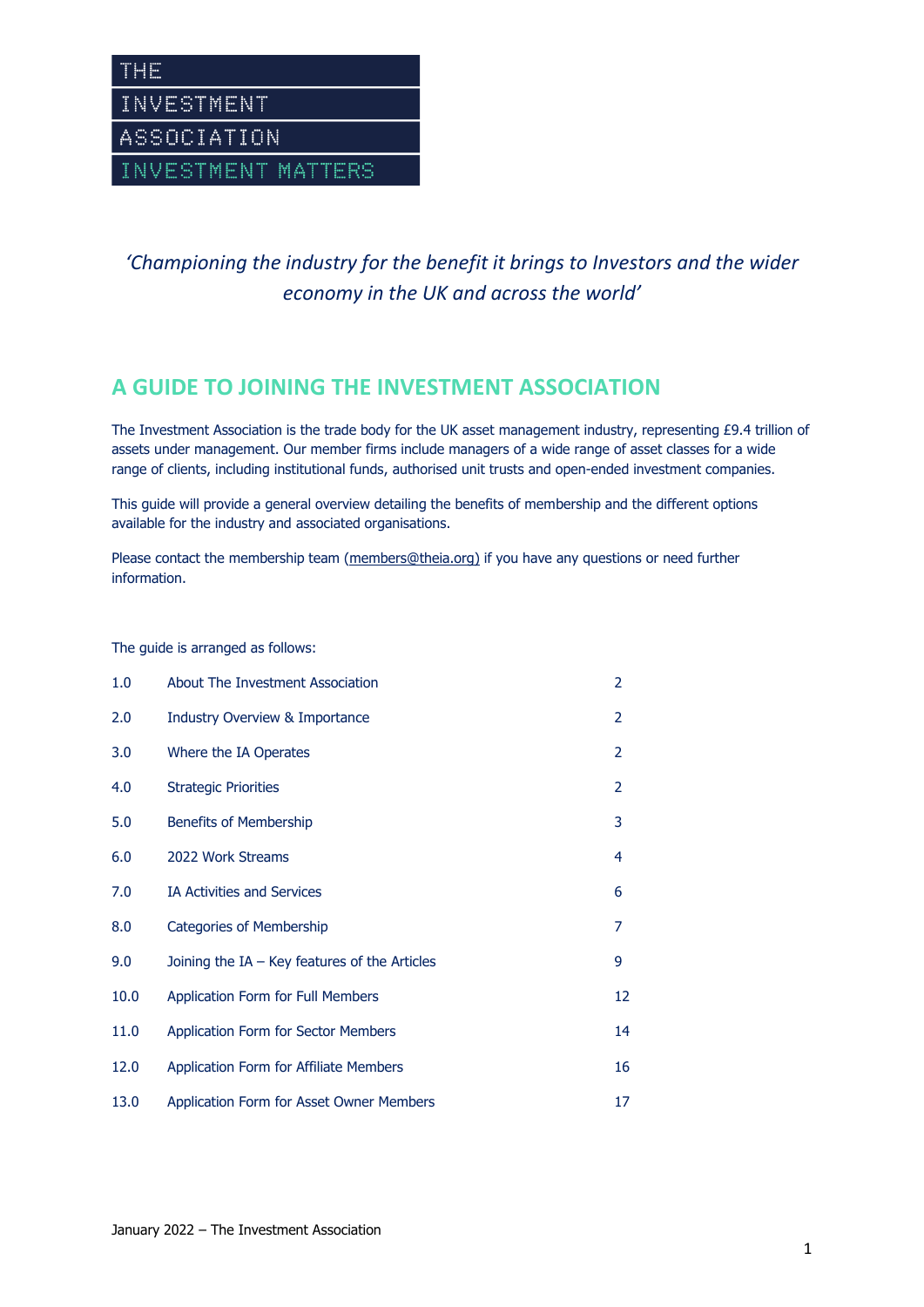INVESTMENT

THE

ASSOCIATION

INVESTMENT MATTERS

# **1.0 About The Investment Association**

The Investment Association is the trade body that represents the interest of UK investment managers. Our members vary in size, assets under management (AUM) and jurisdiction but all seek the support, advocacy and aggregation that membership affords. With the change and disruption to the regulatory and political landscape set to continue our members have access to best in class resources, advice and partnerships both nationally and internationally.

## **2.0 Industry Overview & Importance**

Our 270 members manage in excess of £9.4 trillion of assets and support 114,000 jobs across the UK. More than 1/3 of the investments managed in the UK comes from overseas clients and more evident than ever the UK continues to reign as Europe's leading centre for international investment management. Indeed it is our network of asset managers that creates a welcome opportunity to share in strategic thinking about the future of the asset management industry, especially as we embark on significant change in European and International trade.

## **3.0 Where The IA Operates**

London and Edinburgh form the principal financial hubs for the investment management industry in the UK. Indeed almost a quarter (21%) of the assets managed by UK-headquartered investment managers are represented by managers with headquarters in Scotland. The IA operates in both UK centres holding events, training and briefings for our members.

The UK, European and International partnerships continue to grow as we work closely with our buy-side counterparts as well as EFAMA, AFME, ALFI, FSB, ICI, ISCO etc.

# **4.0 Strategic Priorities**

The IA will continue to support our members retaining the enduring activities that sit at the heart of what we are here to deliver ensuring a focus on the customer, competitiveness, culture, stewardship, sustainability and innovation. Our strategic priorities bring together the eight priority areas central to strengthening our industry:

- 1. **Shaping policy and regulation**. Acting as a convenor and clearing house for the industry, the IA will develop and promote effective policy at the highest levels of authorities in the UK, EU and in global standards setters. By partnering with members and expert stakeholders, we will combine deep policy expertise with operational understanding and commercial insight to provide innovative, competitive, and customer-focused solutions for policy issues
- 2. **Building the reputation of the industry.** Working together we will continue to build a positive reputation of the industry, operating at multiple levels from investment practices, including stewardship and responsible investment, through to conduct as an employer and the culture of firms. We will specifically focus on the purpose of the industry and the wider role of investment managers in society, economy and planet, building a deeper social licence to operate in its markets
- 3. **Helping firms to succeed.** We will help our members prepare for and operationalise regulatory change and to be better positioned for market developments, via the expansion of the IA's policy positions as well as our trade & investment work supporting innovation and competitiveness with the building strong international relations
- January 2022 The Investment Association 4. **Keeping the customer front and centre**: The IA will provide practical and advocacy support in key delivery areas, notably fund vehicles (e.g. Long-Term Asset fund), communication and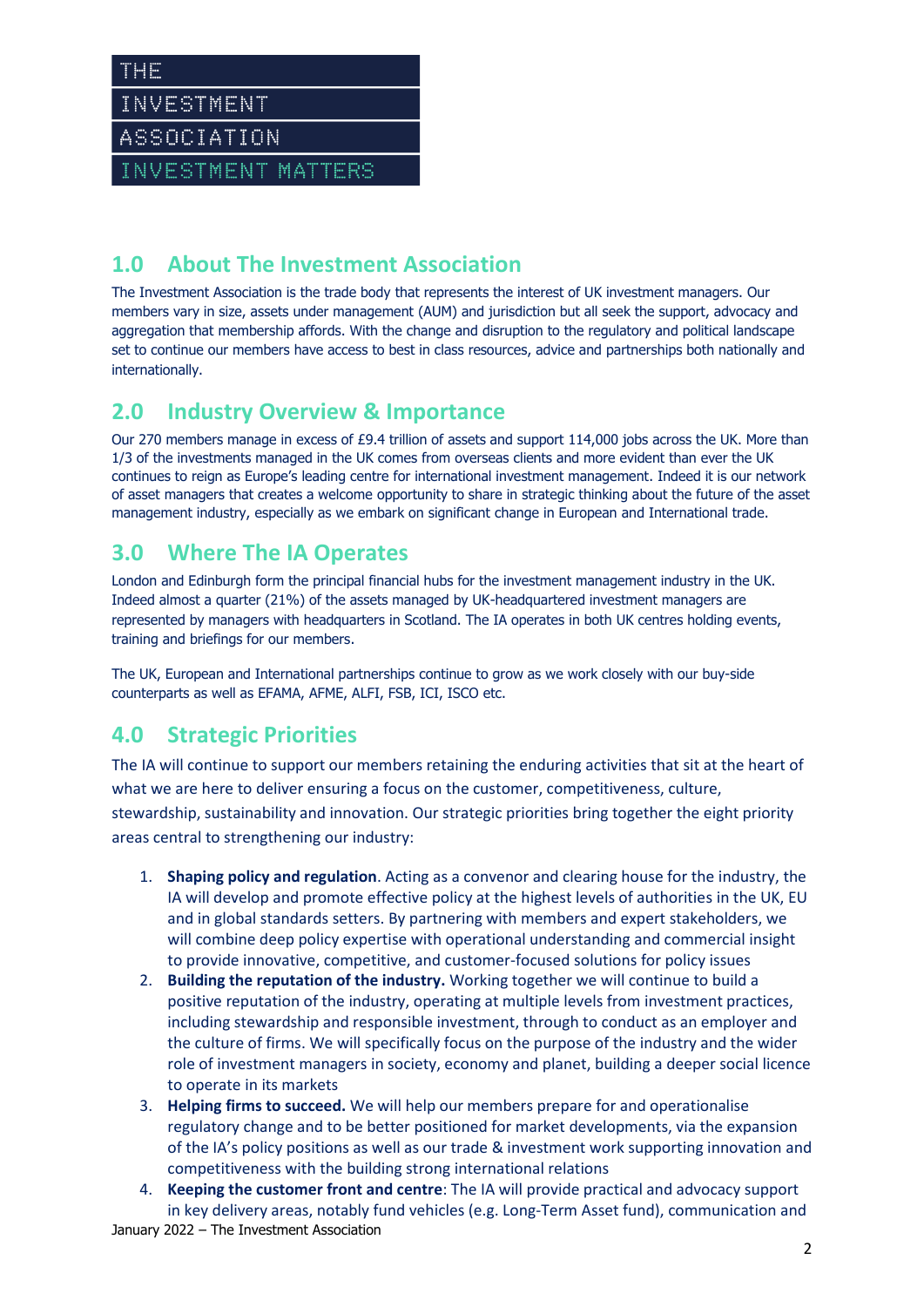

disclosure, financial literacy and operational effectiveness (e.g. liquidity management). This extends also to international competition and the success of the UK as a leading centre serving domestic and overseas customers.

- 5. **Working for effective markets**: We will champion retail and institutional investors' ability to invest in dynamic, diverse, efficient and well-regulated markets. Promoting the role of Market Based Finance, we will work with stakeholders to ensure appropriate understanding of the buy-side role and perspective on different asset classes, liquidity, emerging risk and appropriate regulation.
- 6. **Building stewardship, sustainability & responsible investment**: We will work with authorities, asset owners and investee companies to define and implement 21st Century stewardship, responsible investment practices, regulatory frameworks and investor relations and communications that support the economy, and society's, recovery from the crisis and long term foundations.
- 7. **Developing culture, diversity & inclusion**: The culture of the industry, the people and the firms within it, is our greatest asset. We will lead work to build healthy cultures, attract, retain and develop the widest diversity of individuals, providing a central resource and expertise for member firms. We will shape people policies and use Investment 20/20 <https://www.investment2020.org.uk/> to effect delivery from talent attraction to senior leadership.
- 8. **Driving competitiveness through innovation and resilience:** We will support the development of members businesses, through supporting technological change (via the Engin[e www.theiaengine.com](http://www.theiaengine.com/) ) and cyber awareness[, \(www.theia.org/campaigns/ia-titan\)](http://(www.theia.org/campaigns/ia-titan) product or distribution development, international development, to adoption of new working practices . We will offer members practical support, professional development and access to resources from partners.

The [Investment Association 2025 Vision](https://www.theia.org/sites/default/files/2019-06/PolicyPaper-June2019.pdf) - delivering for customers and the economy in a rapidly changing world outlines the key elements driving evolution of our industry and key actions that we identify as necessary to ensure good outcomes for our customers.

# **5.0 Benefits of Membership**

Full or Affiliate membership of The Investment Association (The IA) provides the opportunity to be actively involved in the future development of the asset management industry in the UK, Europe and increasingly internationally. As a principal industry aggregator, we provide the industry voice on the legal, regulatory and fiscal landscapes applying to the UK and international markets. We work to maintain and enhance the reputation and standing of the industry by meeting and working with government, regulators, the media and all key stakeholders. It is our extensive knowledge of past, present and future initiatives that ensures as a member you have access to the very best information.

To summarise, benefits of membership can be consolidated into 10 distinct areas:

- 1. Access to services that cover the waterfront of political and regulatory change impacting the sector
- 2. Active and respected advocacy
- 3. Effective, proactive lobbying that is business-need focused
- 4. A strong industry voice, which is fully representative of the industry
- 5. Industry expertise on policy and technical regulatory issues
- 6. A trusted source of industry data by media, regulators and policy makers
- 7. An international network promoting coherence and support of the industry
- 8. Value for all members and roles within an organisation
- 9. High quality governance and stewardship
- 10. Foresight on opportunities and trends affecting the industry

January 2022 – The Investment Association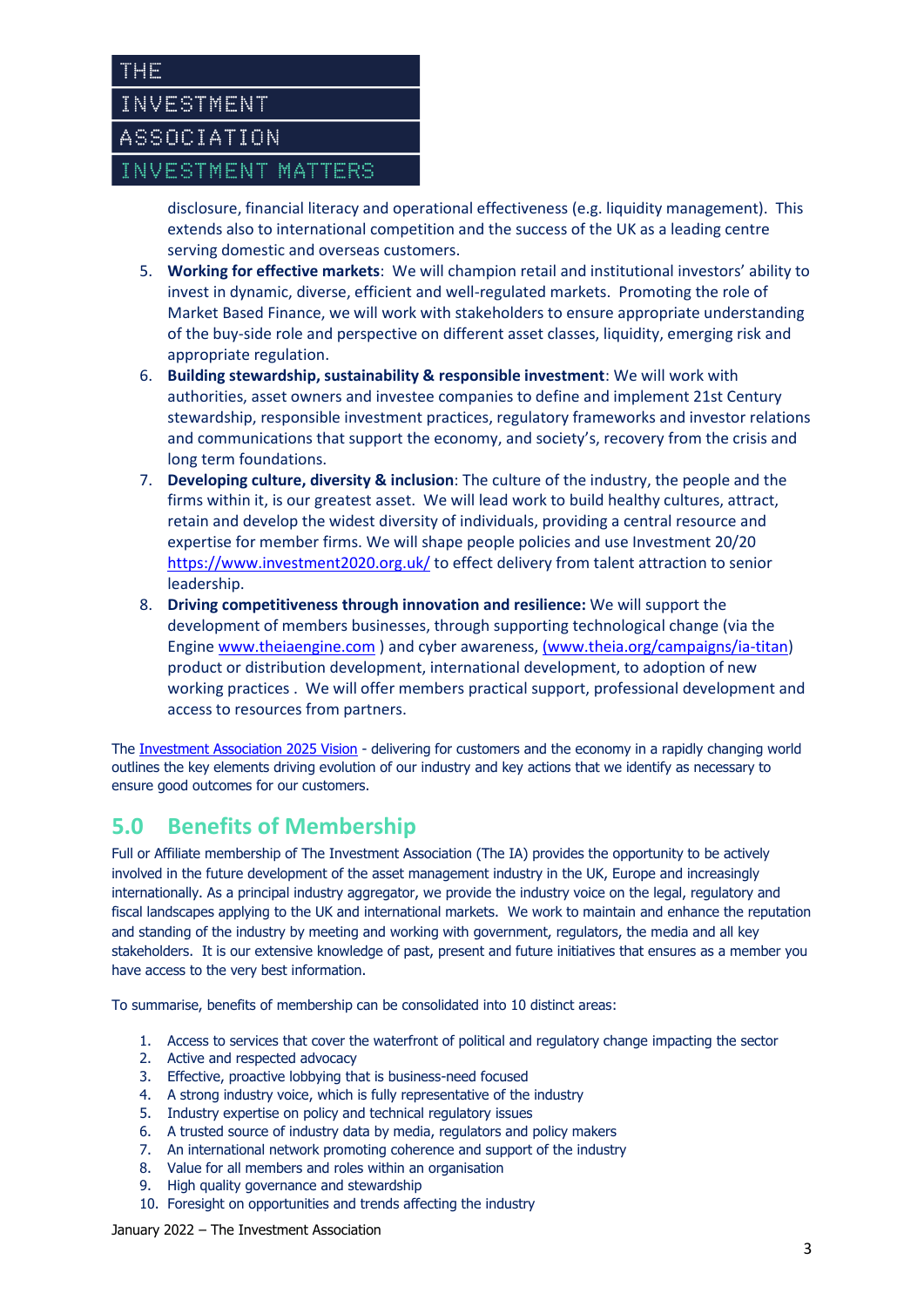

As a member you will receive:

- Regular alerts, reports and circulars concerning regulatory developments and the opportunity to input into The Investment Association policy positions affecting the industry.
- Access to the members' only section of The IA website, which includes our knowledge centre, model documentation, industry standards and statistics.
- Our expert staff are on hand to answer specific technical queries and offer advice on key initiatives and policy issues such as MiFID II, CRD4, EMIR, TTR, SM&CR, as well as Brexit, Cyber Security, ESG, Stewardship & Governance, FinTech developments and much more.
- The opportunity to be represented on c. 110 committees / working groups as well as member meetings, briefings, forums and discussion groups addressing the latest developments and action planning.

Amongst the staff at The Investment Association are experts on regulation, tax, operations, investment and market structure issues, corporate governance, communication, corporate affairs, research and statistics, training and education.

## **6.0 2022 work streams**

2022 is another busy year as we continue to engage and influence change in the areas that matters most to our members. With millennials driving the growth in sustainable investment and set to account for 75% of the workforce by 2025 now is the time to embrace technology that will increase effectiveness and drive down costs. The UK is second only behind the USA with 11% of global FinTech activity. A rise in expectations and scrutiny (systemic risk, sustainability, responsibility, alignment of interests between managers and clients, transparency and oversight) will see the formation of papers and responses that will be crucial to future proof the industry.

## **Risk, Culture & Resilience**

- Culture & Conduct
- Financial Crime, Risk & Regulatory
- Operational & Cyber Resilience
- Skills, Talent, Diversity & Inclusion
- Tax
- Post Brexit Tax Regime
- Government Policy

### **International**

- Beyond Brexit
- Trade Promotion
- Global Financial Partnerships

### **Investments & Capital Markets**

- Sustainability & Responsible Investment
- Private Markets
- Public Markets
- **Libor Transition**
- Dealing & Market Structure
- **Derivatives**
- FX
- ETFs
- Investment Operations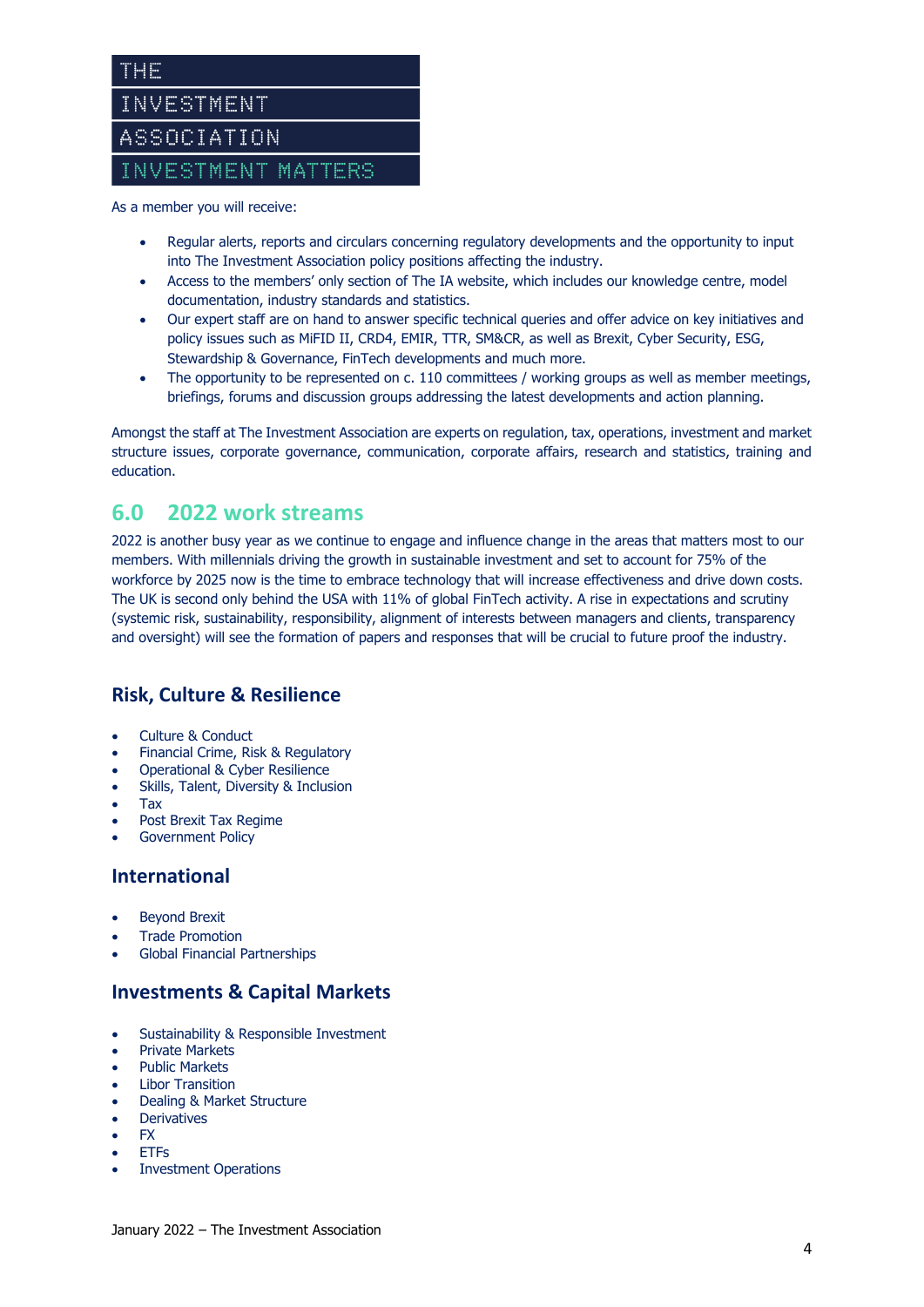## **Policy Strategy & Research**

- UK Investment Funds
- EU Investment Funds / Pensions
- UK Pensions DB and DC
- Market Insight
- Broader Research

### **Stewardship & Corporate Governance**

- Implementation of Stewardship Reform
- Audit Market Reform
- Promotion of UK Plc

## **FinTech: Engine [\(www.theiaengine.com\)](http://www.theiaengine.com/)**

- Growth, development and promotion of buy-side FinTech ecosystem
- Regional, national and international FinTech engagement programme

## **Cyber Security: TITAN [\(www.theia.org/campaigns/ia-titan\)](http://www.theia.org/campaigns/ia-titan)**

- IA TITAN powered by Anomali is the real-time Threat InTelligence Alert Network designed for the investment management industry
- The dashboard converges alerts from law enforcement, government agencies, and other relevant authorities

### **Investment 2020 [\(www.investment2020.org.uk\)](http://www.investment2020.org.uk/)**

- Think Investments, work experience and ambassador programmes
- Recruiting, developing, retaining & progressing talent

Full and affiliate members will continue to benefit from an extensive programme of support and access with interaction and access to The IA, key decision makers and our wider membership. Opportunities include discussions with key policymakers and influencers from HMG, HMT, DIT the FCA and other key institutions connected with the sector. A full diary of events is available and upcoming events can be viewed via the website [here](https://www.theia.org/events-training?1-templatecategoryid=4)

Events are now back in person, with many offering hybrid options for virtual access:

- CEO breakfast briefings discussing strategic tech and policy
- Meetings, briefings and webinars discussing strategic market and operational issues
- Expert-led conferences and forums (Full and half day)
- International summits and delegations
- Networking receptions
- Training workshops (open classrooms and in house), e-learning opportunities and webinars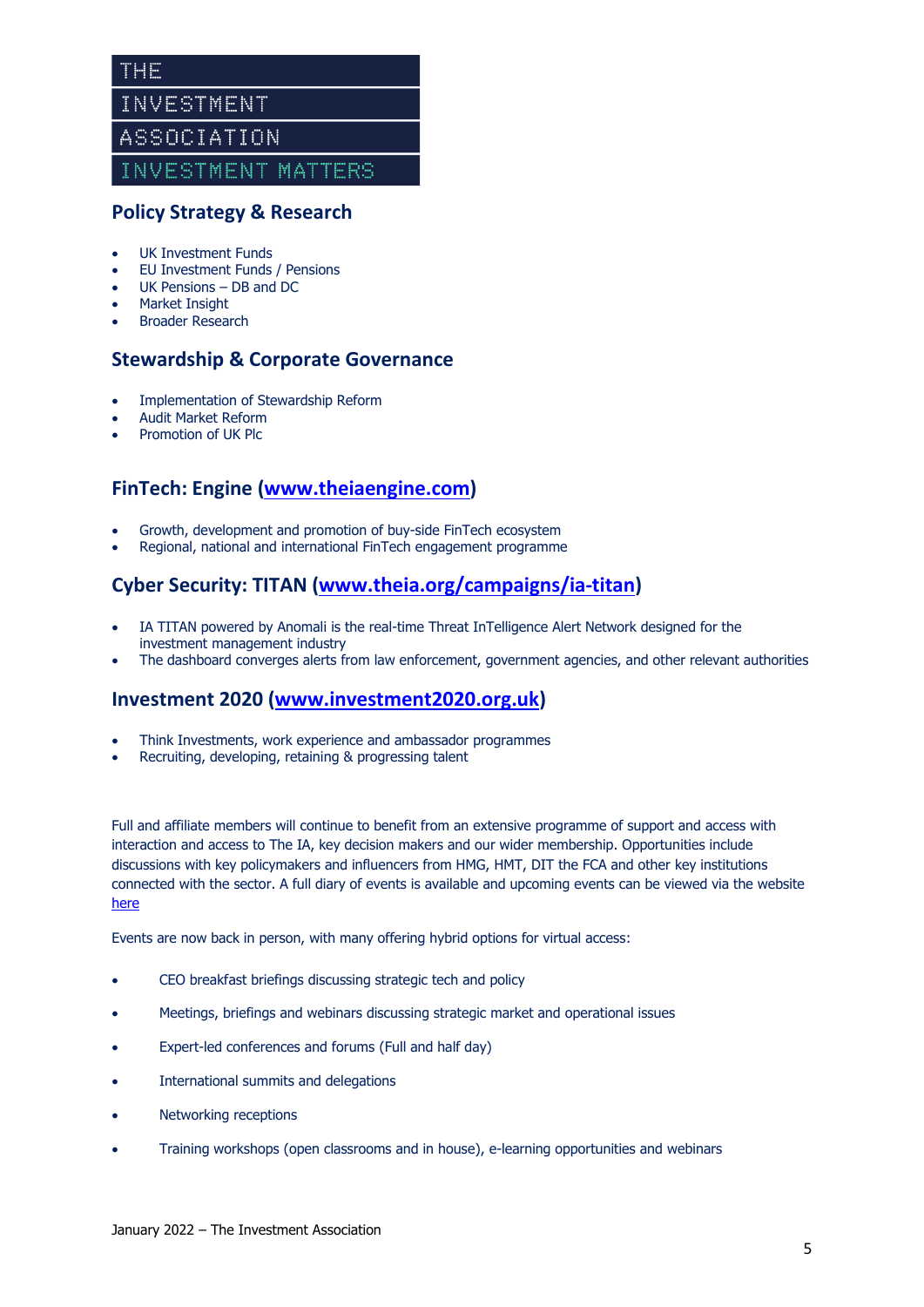## **7.0 IA Activities and Services**

As the trade association for asset managers, The Investment Association uses its resources effectively in the best interests of its members. The Investment Association is known for its integrity and quality in lobbying and representation amongst the authorities and regulators. With a proven track record with government & regulators both nationally and internationally.

## **Regulation, Taxation & Policy**

Whether by regular updates, emails or one to one contact, The Investment Association focuses upon how existing and proposed tax and regulations impact asset managers and they can ensure compliance. In addition, forum discussions assist firms in benchmarking their own approaches.

## **Markets & Operations**

The Investment Association is an authoritative promoter of buy-side interests across the capital markets given the significant position of our members as the agents of investors, both institutional and retail. This extends into back office operations and the promotion of infrastructure efficiency.

### **Pension and Savings policy**

The Investment Association is heavily engaged in the development of pension and savings policy in the UK and the EU, including in relation to NEST and developments in DC provision.

### **Research, Statistics & Sectors**

The Investment Association provides the definitive source of information about the market for investment funds through its monthly collation of statistics from its members.

The Investment Association produces and commissions research about the asset management market and publishes its flagship Asset Management Survey annually.

The Investment Association also operates The Investment Association Sectors, a system of classification of funds into sectors to allow like-for-like comparison to be made.

## **Training & Education**

The Investment Association provides over 100 courses covering all aspects of regulatory and operational change. To review the catalogue please visit the online [training library.](https://www.theia.org/events-training/training-library) A series of half, full and 2 day courses as well as our online e-learning hub ['IA learning'](https://www.theia.org/events-training/welcome-ia-learning) promotes high professional standards in the industry.

We also enable our members to stay up to date with the latest industry insights through our regular programme of [webinars](https://www.theia.org/events-training/webinars)

### **Events and Engagement**

The IA continues to develop and grow a comprehensive events schedule for the year ahead with a series of roundtables, briefings, seminars, forums and conferences. Please see the [website](https://www.theia.org/events-training?1-templatecategoryid=4) for the calendar of events.

## **Corporate Affairs**

The Investment Association is a key information centre for journalists and other industry commentators. Additionally, our website is a source of information for consumers tailored to help them understand the wide opportunities for investment and savings provided by our members.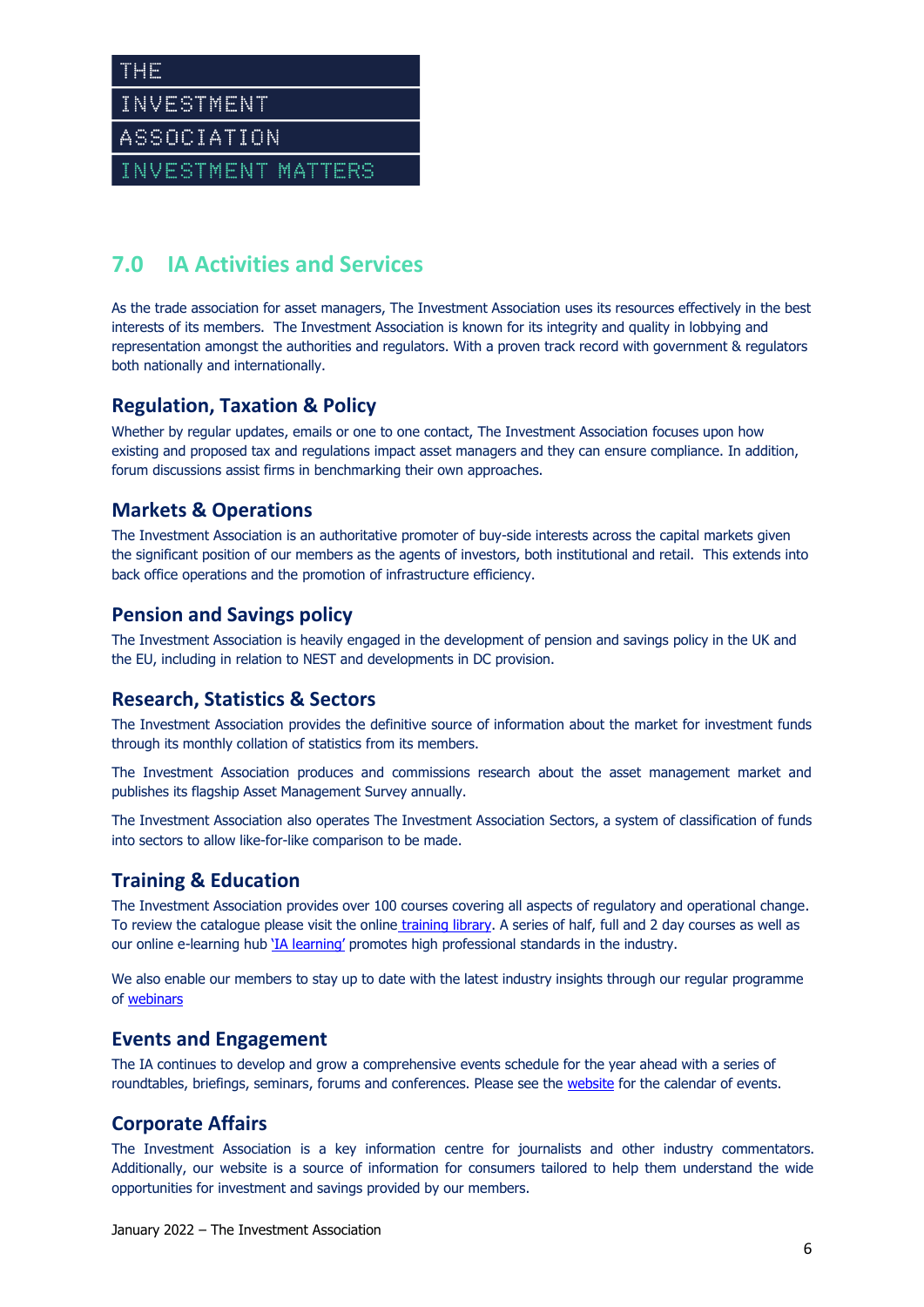THE INVESTMENT ASSOCIATION

INVESTMENT MATTERS

## **8.0 Categories of Membership**

The Investment Association has four categories of membership: Full; Sector; Affiliate; and Asset Owner.

A firm that can qualify for Full or Sector membership is not eligible to become an Affiliate member and an Affiliate member is not eligible to become a Full or Sector member.

### **Full membership**

In short, to be eligible to be admitted to membership as a Full member, a firm must be:

- a discretionary investment manager; and/or,
- an operator of a collective investment scheme which is itself authorised or recognised in the UK.

The full definition from the Articles of Association is as follows:

- (a) any person who manages portfolios which include investments in accordance with mandates given by clients on a discretionary basis;
- (b) any person who is:-
	- (i) a manager resident in the United Kingdom and who is permitted under the Financial Services and Markets Act 2000 to operate a collective investment scheme;
	- (ii) an authorised corporate director of an authorised open-ended investment company; or (iii) the management company of an overseas scheme recognised under Part XVII Chapter V of the Financial Services and Markets Act 2000. For an overseas self-managed open-ended

investment company a reference to the management company is to the company itself.

Fees available on request

## **Sector membership**

A Sector member is any person who

- is eligible to be a Full member but is not a Full member; and
- has one or more funds admitted to The Investment Association Sector.

Fees available on request

### **Full or Sector membership?**

Dependent upon membership category, there is a marked difference in the extent to which a firm and its staff can participate in The Investment Association wider activities and services. The basis and level of fees that will be charged to the firm are different as well.

Essentially, Sector membership is very limited and designed for those firms who do not wish to participate in any wider industry activities at The Investment Association but wish only to have funds admitted to The Investment Association Sectors.

Full members may participate in all activities and obtain all the services The Investment Association has to offer, including admission of funds to The Investment Association Sectors at no further cost.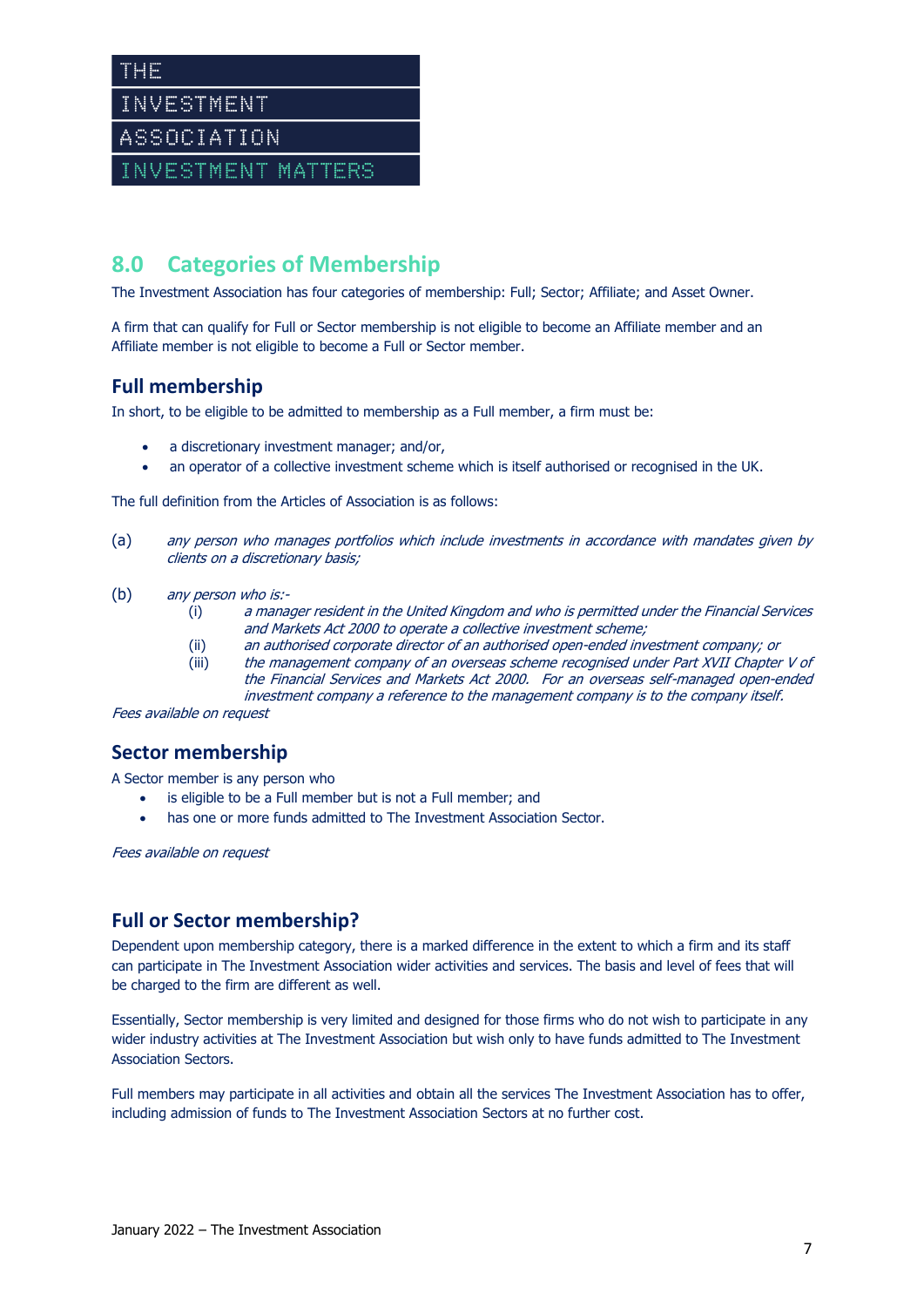## **Affiliate membership**

Your business will include the provision of facilities or services to Full members or Sector members, but you will not yourself be eligible for Full membership. You will have access to our website, advisers and most circulars. Please note: most committees are restricted to Full members only and you will not be entitled to share in funds statistical information (beyond what is published) as by definition you cannot contribute to it.

## **Asset Owner Membership**

To be eligible to be admitted to membership in this category, a firm must be:

- An institutional asset owner, to include life and non-life insurers
- A pension fund
- A Sovereign Wealth Fund

Asset Owner Members will have access to relevant IA events and updates, the IA website, IA Special Committees, circulars and advisers, as well as participation in relevant Forum. The purpose of the Forum is to identify, discuss and provide strategic oversight on issues of common interest between institutional asset owners and asset managers.

Fees are on scale according to assets under ownership and are available on request.

Where an asset owner is the parent of an investment management firm which is an existing full member of the IA, the membership is then complimentary.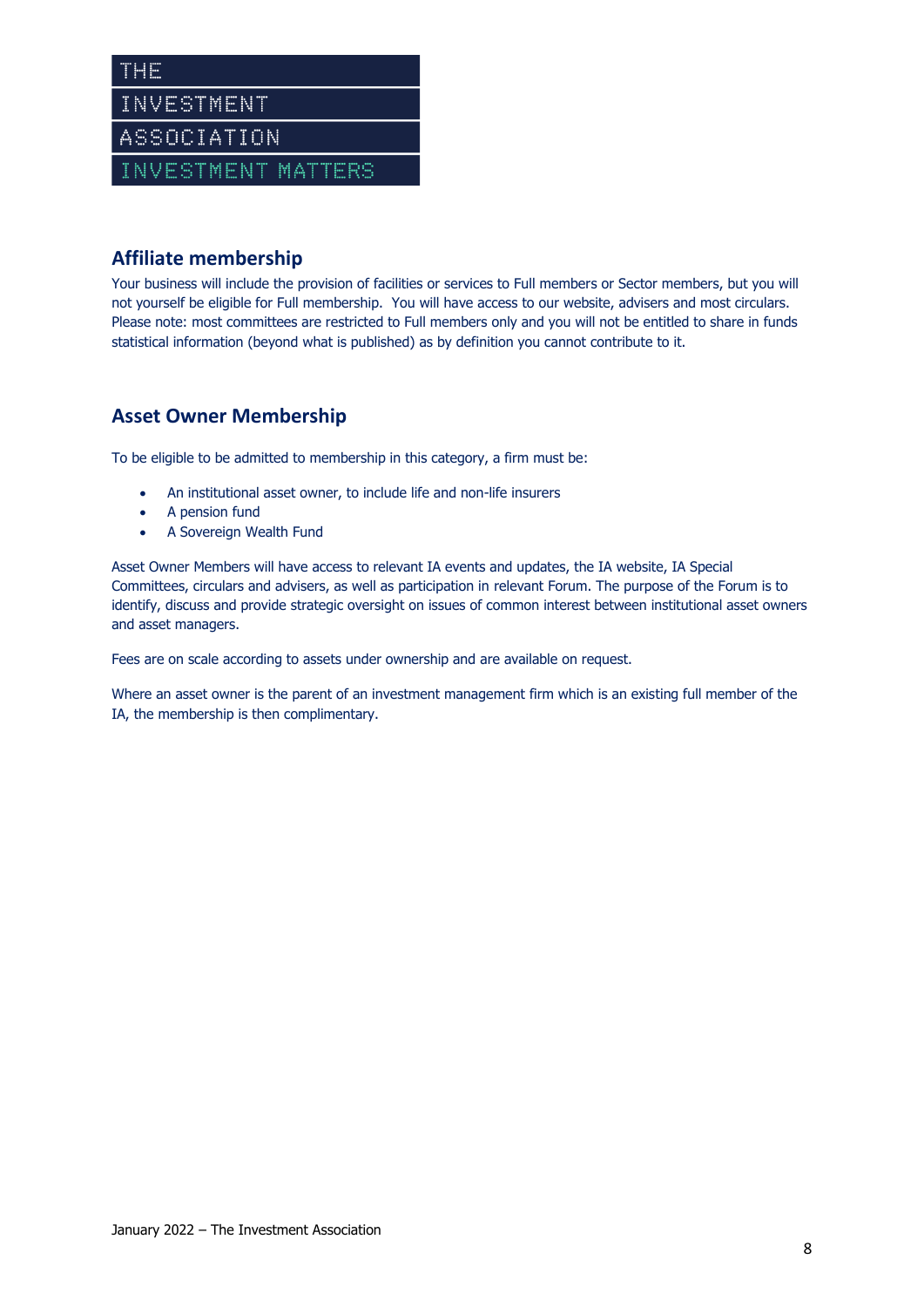INVESTMENT

THE

ASSOCIATION

INVESTMENT MATTERS

## **9.0 Joining The IA - Key Features of the Articles**

Firms which join The Investment Association become members of the Association and so bound by its Articles, and any rules made under them. We would advise you to read the [Articles.](https://www.theia.org/sites/default/files/2019-04/20190426-articlesofassociation.pdf) This section highlights certain features of the Articles and describes the process of joining.

## **Joining The Investment Association**

Having chosen an eligible membership category - Full, Sector, Affiliate or Asset Owner, the next steps are:

- 1. Complete and send the relevant application for membership form providing all requested information (these are at pages 12 onwards). We are ready to assist you. If you are part of a group and want to join several companies please see the section entitled "Other group companies" below.
- 2. The application will be considered; it is in the absolute discretion of the Board or its delegate to admit or decline eligible applicants (there are procedures for representation and reconsideration if you are declined).
- 3. You will be informed of the decision and consequential arrangements to ensure you can access all relevant services; this will include the need to then pay any fees due for the current year (see as well "Annual fees" below).
- 4. The Sector membership process can be lengthier dependent upon what funds have to be classified.

## **Other group companies**

It may be that a group has several firms who may be eligible to join The Investment Association as Full members. For example, one might be a UCITS fund operator and another, a MiFID discretionary portfolio manager. Each firm is legally a separate member and individually responsible for its obligations under the Articles. However, we provide a streamlined process for joint application by group members. Additionally, there is likely to be a financial benefit in applying under one form as the aggregated subscription will likely be less (and will be no more) than if each firm applied separately.

## **Consequential arrangements after joining for Full, Affiliate or Asset Owner**

Full and Affiliate members will be contacted so we can**:**

- 1. Let you know how to register any employees for web access;
- 2. Give you an opportunity to tell us who in your organisation would want to receive information about different subjects (such as compliance, tax or statistics);
- 3. For Full members only, assist you in providing certain data to us see the section headed "Your data obligations" below; and
- 4. Help you to participate in your trade association and make the most of your membership.

## **Annual fees**

#### **Full and Sector Members**

Fees are payable upon joining to the end of the current calendar year. You will be told what the amount will be on application. A Sector member's fees, both for joining and annually, are set out on the application form on page 15. No benefits of membership, including admission of any funds to Sectors will commence before payment of all relevant fees.

Fees are thereafter payable annually and are due without discount or right of reimbursement from any firm which is a member on 1 January in that year. Please note therefore how and when you can resign; it is described under the section "Leaving The Investment Association" below. Non-payment of annual fees will lead to termination of membership.

January 2022 – The Investment Association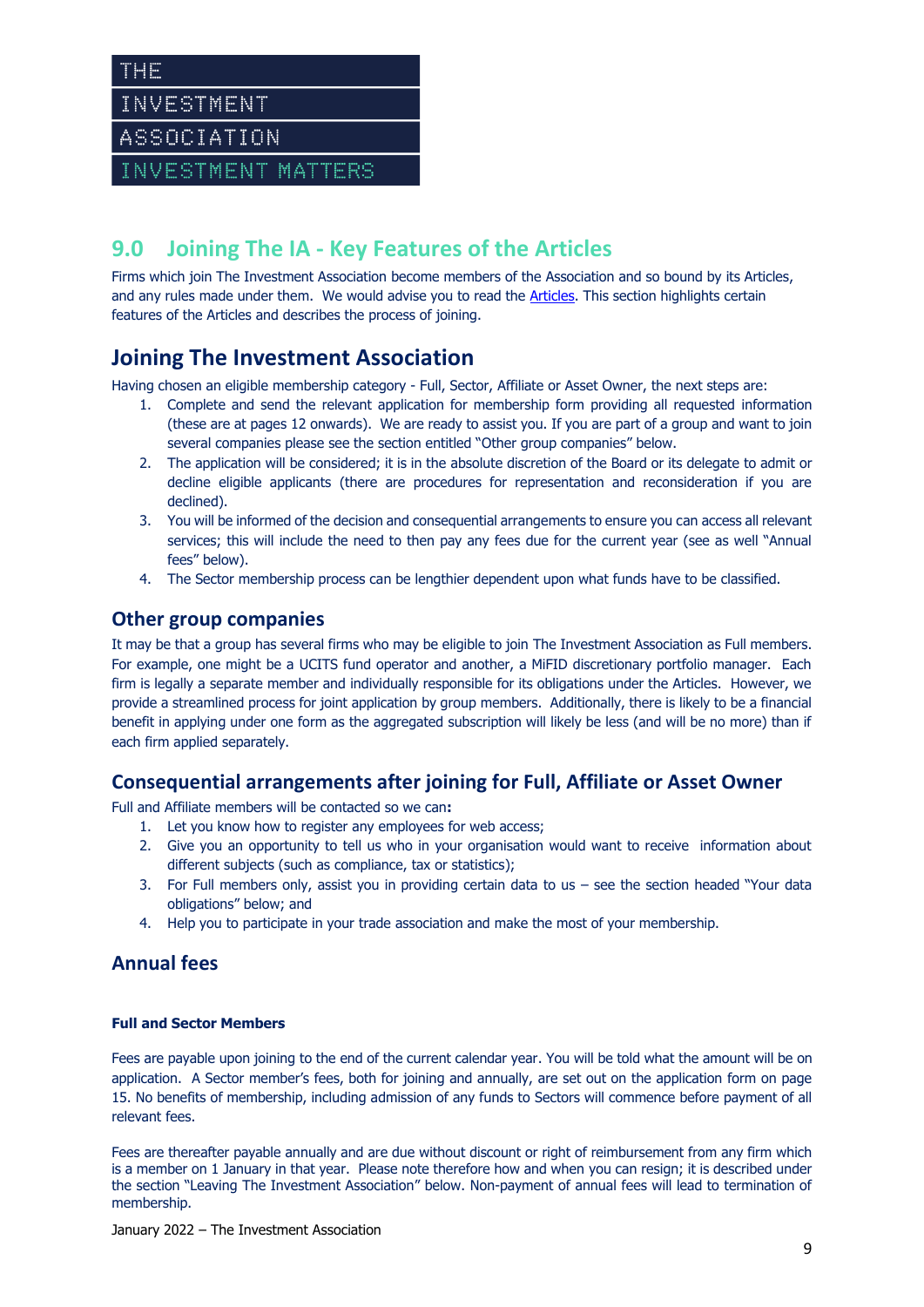

The Board can authorise further calls for fees during the year, for example where significant unbudgeted expenditure needs to be incurred.

#### **Affiliate Members**

Fees are payable upon joining and are for a 12 month period (i.e. March-March). You will be told what the amount will be on application.

Fees are thereafter payable annually and are due without discount or right of. Please note therefore how and when you can resign; it is described under the section "Leaving The Investment Association" below. Nonpayment of annual fees will lead to termination of membership.

The Board can authorise further calls for fees during the year, for example where significant unbudgeted expenditure needs to be incurred.

### **Your data obligations**

We are happy to discuss how the data provision works and what we do in more detail; in any event we shall contact you about the arrangements upon joining. Every Full member and every Sector member is deemed to have promised:

- (a) to inform The Investment Association of the identity, value, sales and redemptions in a form required by The Investment Association of all collective investment schemes authorised or recognised in the United Kingdom and savings plans related thereto, managed by the member or its associates; and
- (b) to provide The Investment Association with such statistics and other information, in a timely manner, as the directors may from time to time reasonably require.

Additionally, Full members (but not Sector members) make promises about compliance with the Takeover code and to recognise the jurisdiction of the Panel.

Affiliate members are not required to make any promises about data or the Takeover Panel.

In return The Investment Association "*undertakes to each member to keep confidential the information so provided* to it, except that (a) The Investment Association may use the information for compiling and publishing aggregate industry statistics and industry analysis and (b) the obligation of confidentiality will not apply when the information is made public by the member."

If you undertake various activities, only one of which makes the member eligible for membership, please note that the Articles require you when exercising your rights, to do so only through those individuals engaged in the eligible activity.

#### **Leaving The Investment Association**

We operate the subscriptions by apportioning the budgeted income needs around all those in membership at 1 January; because of the operational constraints this imposes, members cannot unilaterally resign at will.

Resignation must be made in writing and "shall not take effect, without the directors' agreement, until the member giving notice shall have satisfied all his outstanding obligations to the Association and subject thereto shall take effect one month from the date of receipt of such notice."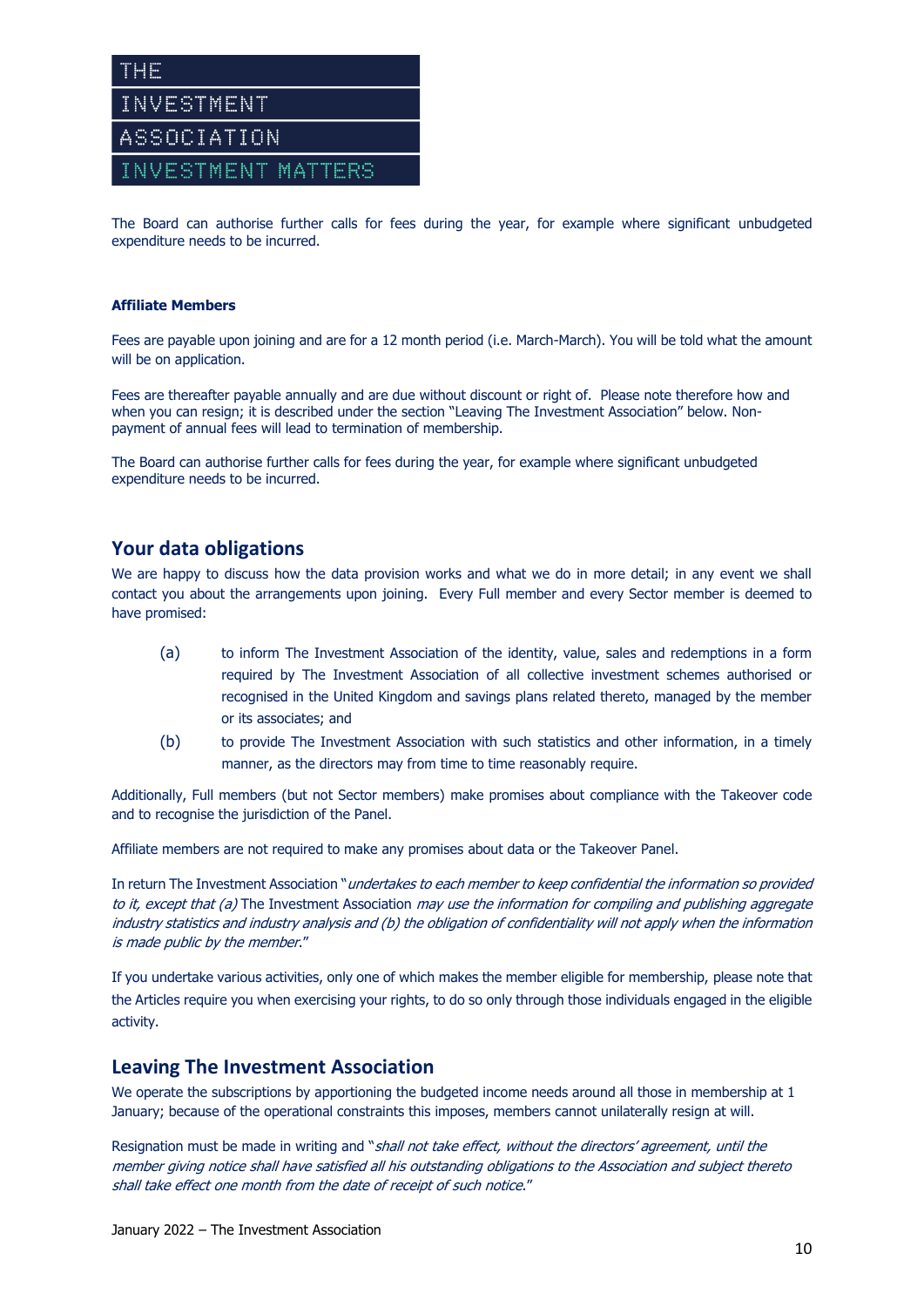

We understand that business plans and needs mean that sometimes a firm may have to leave The Investment Association. But if you want to avoid the following year's fees, you need to notify us at the latest before 1 December and we would advise you to tell us well before then.

There are provisions under which any membership can be suspended or terminated. Additionally, if a Sector member no longer has any funds in The Investment Association Sectors, it will have to cease being a member.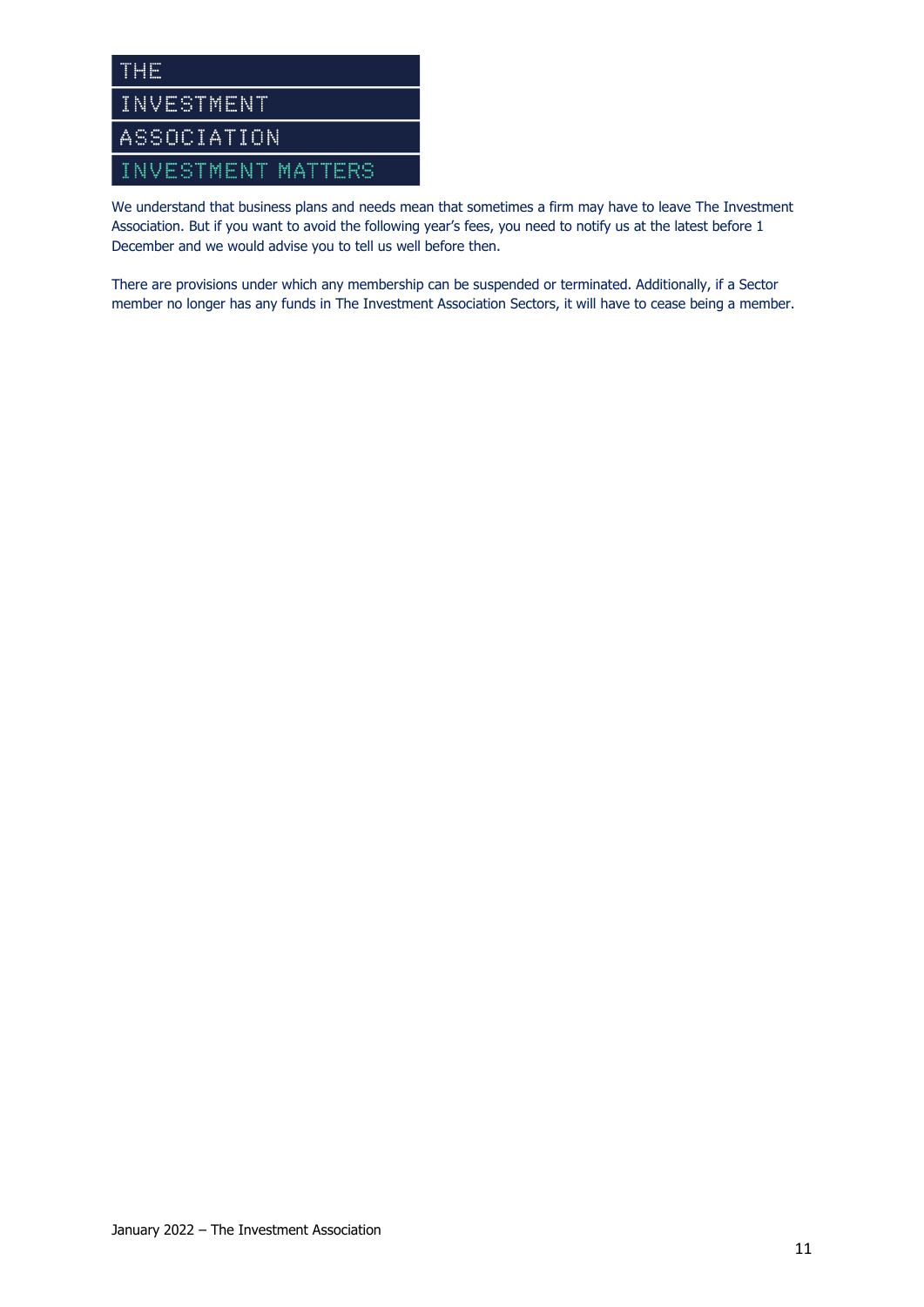THE INVESTMENT

ASSOCIATION

INVESTMENT MATTERS

## **10.0 Full Membership Application - 2022**

#### **All application forms are now web based and can be completed [here](https://www.theia.org/about-us/join-ia)**

#### **The Applicant firm named below:**

- applies to join The Investment Association as a Full member,
- confirms that it believes that nature of its business is such that it is eligible to be admitted as a Full member,
- acknowledges that it will upon admission to membership be bound by the Memorandum and Articles of [Association](https://www.theia.org/sites/default/files/2019-04/20190426-articlesofassociation.pdf) of The Investment Association, and so additionally any rules made thereunder, including as to the payment of fees and as to the operation of The Investment Association Sectors and the role of the Sectors Committee, and
- acknowledges that there is no refund of fees on termination of membership.

| <b>Full legal name of Applicant firm</b>                                                                    |                                           |
|-------------------------------------------------------------------------------------------------------------|-------------------------------------------|
| <b>Address</b>                                                                                              |                                           |
|                                                                                                             |                                           |
| <b>Contact name of person authorised to represent</b><br>the Applicant firm in relation to this application |                                           |
| <b>Address</b>                                                                                              |                                           |
|                                                                                                             |                                           |
| <b>Email</b>                                                                                                |                                           |
| <b>Telephone</b>                                                                                            |                                           |
| Category (please select one)                                                                                | □ CIS Operator                            |
|                                                                                                             | <b>Other Investment Manager</b><br>$\Box$ |
|                                                                                                             | $\Box$ OPS                                |
|                                                                                                             | $\Box$ Other                              |

#### **1. Other group companies (ignore if not needed)**

The Applicant firm is also authorised to apply to The Investment Association as a Full member on behalf of the firm(s) named below, each of which is in the same group as the Applicant firm.

The Applicant firm applies, confirms and acknowledges on behalf of each named firm as set out above.

**Named Group firms (full legal name)**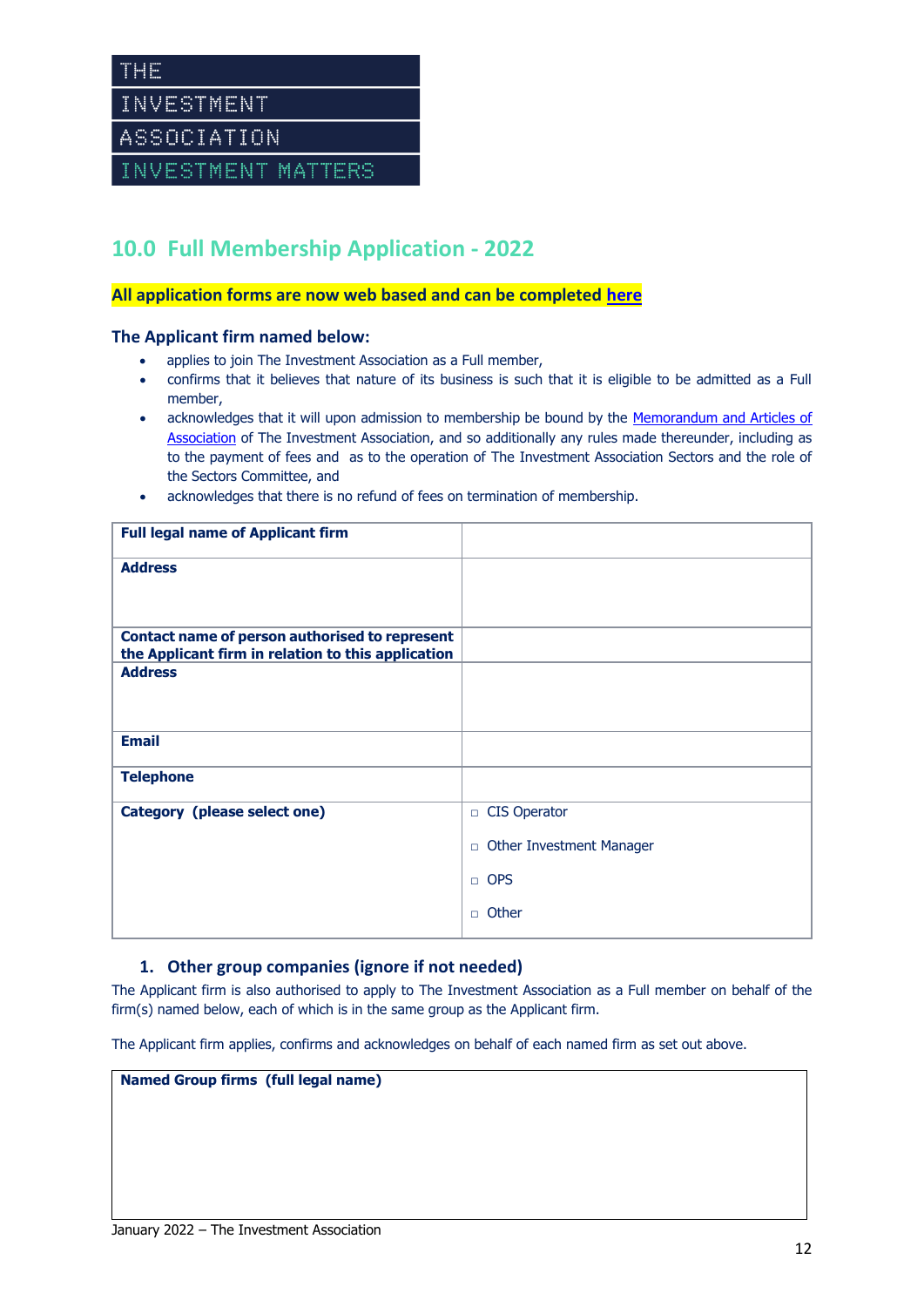

### **2. Sectors (ignore if not needed)**

Please tick here  $\Box$  if you have or are applying to have funds admitted to The Investment Association Sectors. There is no additional fee to cover the cost of admission or monitoring of funds to The Investment Association Sectors as this is encompassed in Full membership.

### **3. Subscription data (this must be completed)**

For the purpose of calculating your firm's annual subscription for 2022, please provide the following information in GBP (where a group application is made please aggregate data from the Applicant firm and all group firms applying for membership).

| Assets under management in the UK<br>(see note 1) as at 30/06/2021                                                             |   |
|--------------------------------------------------------------------------------------------------------------------------------|---|
| <b>FUM for UK Domiciled Authorised funds' as at</b><br>30.06.21. Please note this contains all<br>investors including overseas | £ |

Note 1

This covers all assets where the day-to-day management is undertaken by managers based in the UK, regardless of the domicile of the fund or client. The full definition of UK AUM used by the Investment Association and what is to be included and excluded is described on our [website.](https://www.theia.org/industry-policy/research/investment-management-survey)

#### **4. Attestation (this must be completed)**

The Applicant firm on its own behalf and on behalf of all named group firms confirms as stated herein and that the information provided in connection with this application is correct as at ........................ [insert date]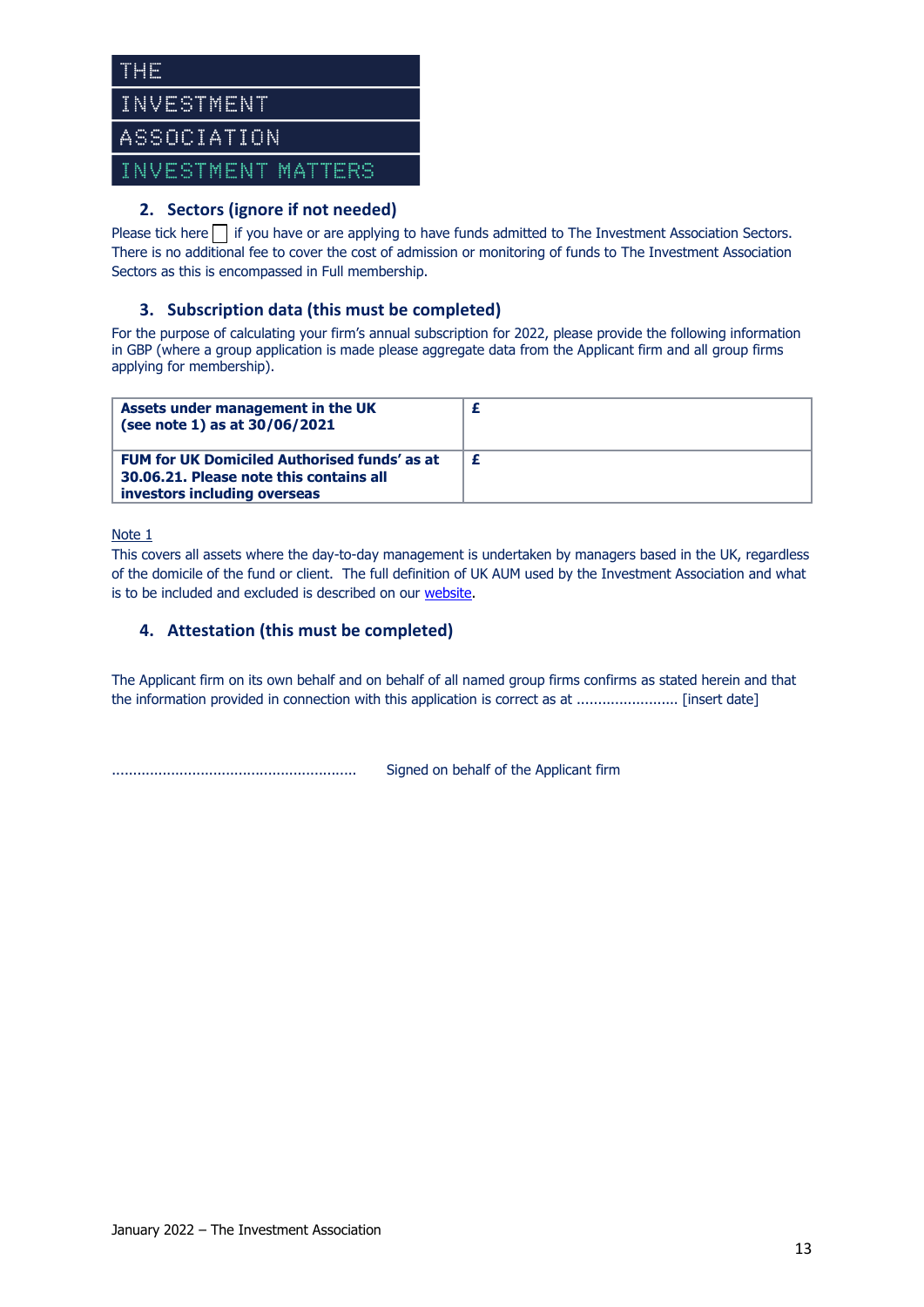# **11.0 Sector Membership Application - 2022**

The Applicant firm named below:

- applies to join the Investment Association as a Sector member,
- confirms that it believes that the nature of its business is such that it is eligible to be admitted as a Sector member,
- confirms that it is applying to have funds admitted to The Investment Association Sectors,
- acknowledges that it will upon admission to membership be bound by the Memorandum and Articles of [Association o](https://www.theia.org/sites/default/files/2019-04/20190426-articlesofassociation.pdf)f The Investment Association, and so additionally any rules made thereunder, including as to the payment of fees and as to the operation of The Investment Association Sectors and the role of the Sectors Committee, and
- acknowledges that there is no refund of fees on termination of membership.

| <b>Full legal name of Applicant firm</b>                                                              |  |
|-------------------------------------------------------------------------------------------------------|--|
| <b>Address</b>                                                                                        |  |
|                                                                                                       |  |
|                                                                                                       |  |
| Contact name of person authorised to represent<br>the Applicant firm in relation to this application. |  |
| <b>Address</b>                                                                                        |  |
|                                                                                                       |  |
|                                                                                                       |  |
| <b>Email</b>                                                                                          |  |
| <b>Telephone</b>                                                                                      |  |
|                                                                                                       |  |

Please provide the names of the Funds in relation to which you are seeking admission to The Investment Association Sectors (you will be contacted by the Sectors team for further details which will need to be provided before your admission to Sector membership).

| Name of fund(s) | <b>UK</b><br>authorised | <b>Offshore</b><br><b>UCITS</b> |
|-----------------|-------------------------|---------------------------------|
|                 |                         |                                 |
|                 |                         |                                 |
|                 |                         |                                 |
|                 |                         |                                 |
|                 |                         |                                 |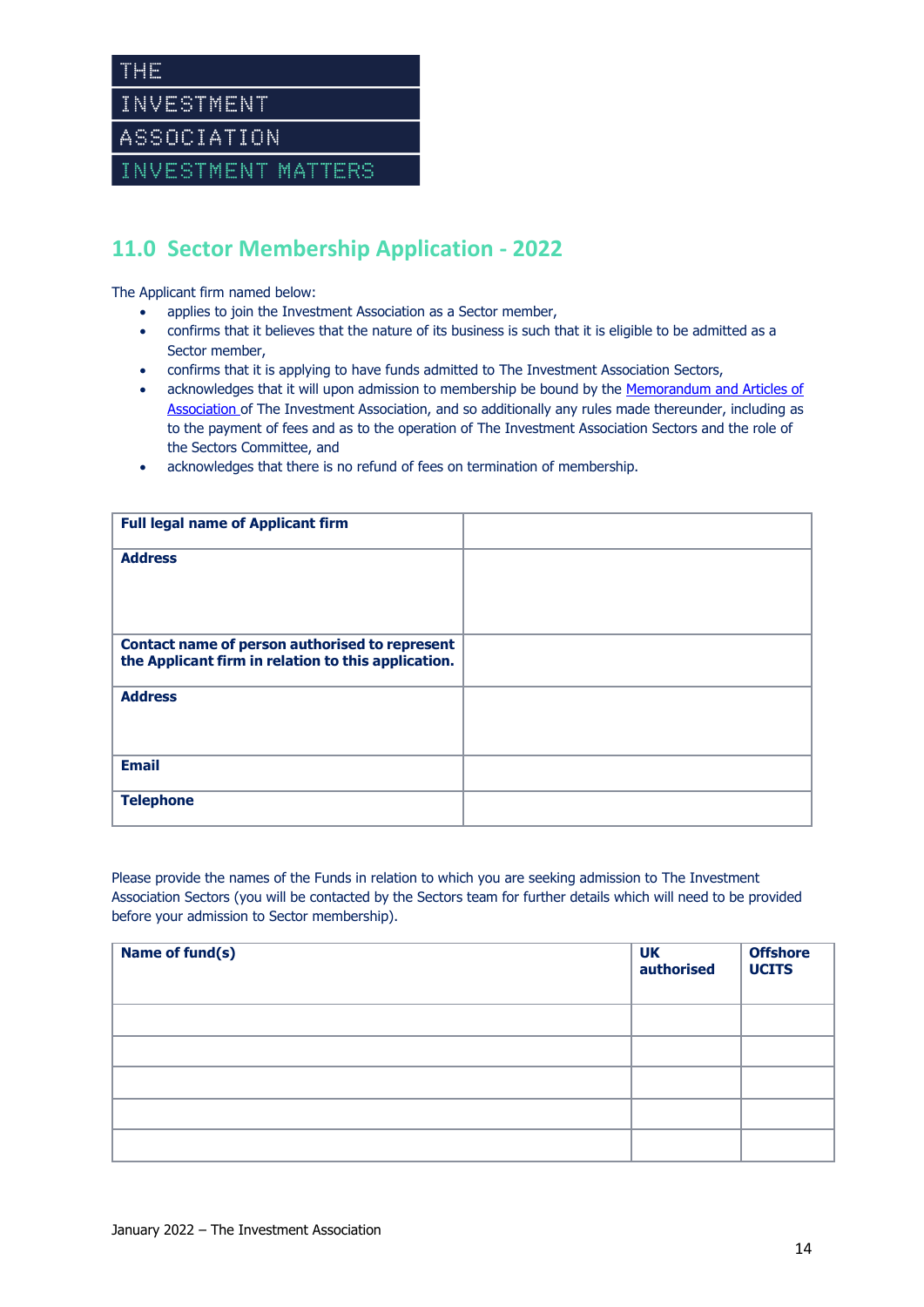

### **Fees**

These consist of an annual **Sector Membership Fee** plus an annual **Fund Fee**. In some cases there is a oneoff **Application Fee**.

I. The annual **Sector Membership Fee** is 30% of the subscription charge that would apply to a Full member taking into account funds under management and average retail sales over a three year period. In 2022 the minimum charge under this heading is **£6,000 (+VAT)**. Please complete the form below for the fee calculation for 2022.

| AUM as of 30/06/2021                                                                                                           |  |
|--------------------------------------------------------------------------------------------------------------------------------|--|
| <b>FUM for UK Domiciled Authorised funds' as at</b><br>30.06.21. Please note this contains all<br>investors including overseas |  |

Note 1

- I. All Sector members pay an annual **Fund Fee** (including in the year of application) of **£275+VAT per**  fund (whether UK or offshore) admitted.
- II. If a fund is eligible for classification, the **Fund Fee** and any **Sector Membership Fee** will need to have been paid before classification is effected.

By applying, the Applicant firm agrees to pay any application fee and acknowledges that it is non-returnable in the event that a firm is not admitted as a Sector member or any of all of the offshore funds are not admitted to The Investment Association Sectors. Where an **Application Fee** is payable, the classification process will only commence once cleared funds have been received.

### **Attestation (this must be completed)**

The Applicant firm confirms as stated herein and that the information provided is correct as at........................ [insert date]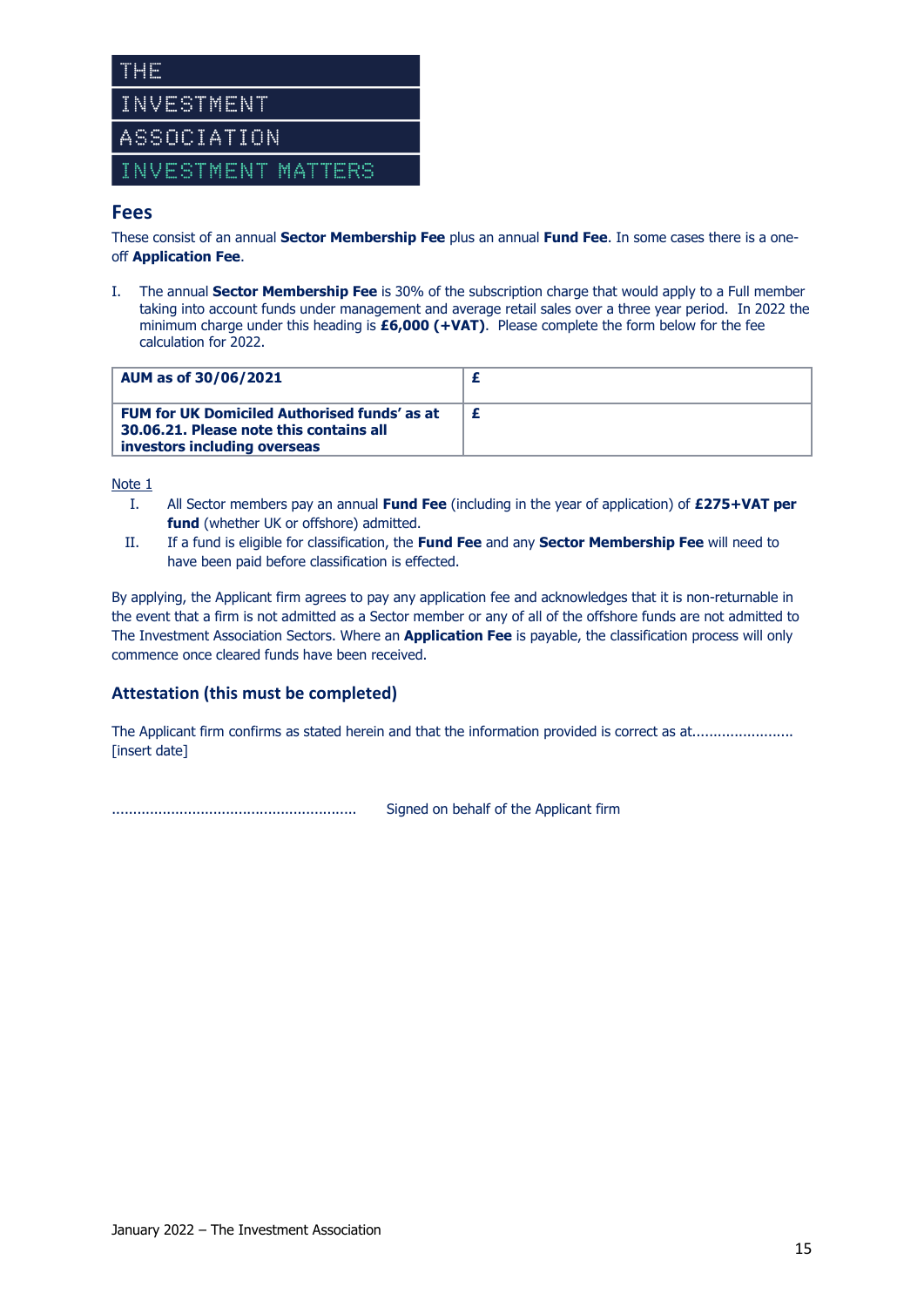# **12.0 Affiliate Membership Application - 2022**

The firm named below:

- applies to join The Investment Association as an Affiliate member,
- confirms that it believes that nature of its business is such that it is eligible to be admitted as an affiliate member, and
- acknowledges that it will upon admission to membership be bound by the [Memorandum and Articles of](https://www.theia.org/sites/default/files/2019-04/20190426-articlesofassociation.pdf)  [Association](https://www.theia.org/sites/default/files/2019-04/20190426-articlesofassociation.pdf) of The Investment Association, and so additionally any rules made thereunder, including as to the payment of fees.

| <b>Full legal name of Applicant firm</b> |                                    |
|------------------------------------------|------------------------------------|
| <b>Address</b>                           |                                    |
|                                          |                                    |
|                                          |                                    |
| <b>Number of UK based employees</b>      |                                    |
|                                          |                                    |
| <b>Type of Organisation</b>              | $\Box$ Legal                       |
|                                          | Consultancy<br>$\Box$              |
|                                          | Accountancy<br>$\Box$              |
|                                          | Business / Fin Tech<br>$\Box$      |
|                                          | <b>Business Services</b><br>$\Box$ |
|                                          | Other<br>$\Box$                    |

| Name of person authorised to represent<br>the Applicant firm in relation to this<br>application. |  |
|--------------------------------------------------------------------------------------------------|--|
| <b>Address</b>                                                                                   |  |
| <b>Email</b>                                                                                     |  |
| <b>Telephone</b>                                                                                 |  |

#### **Attestation (this must be completed)**

The Applicant firm confirms that the information provided is correct as at ........................ [insert date]